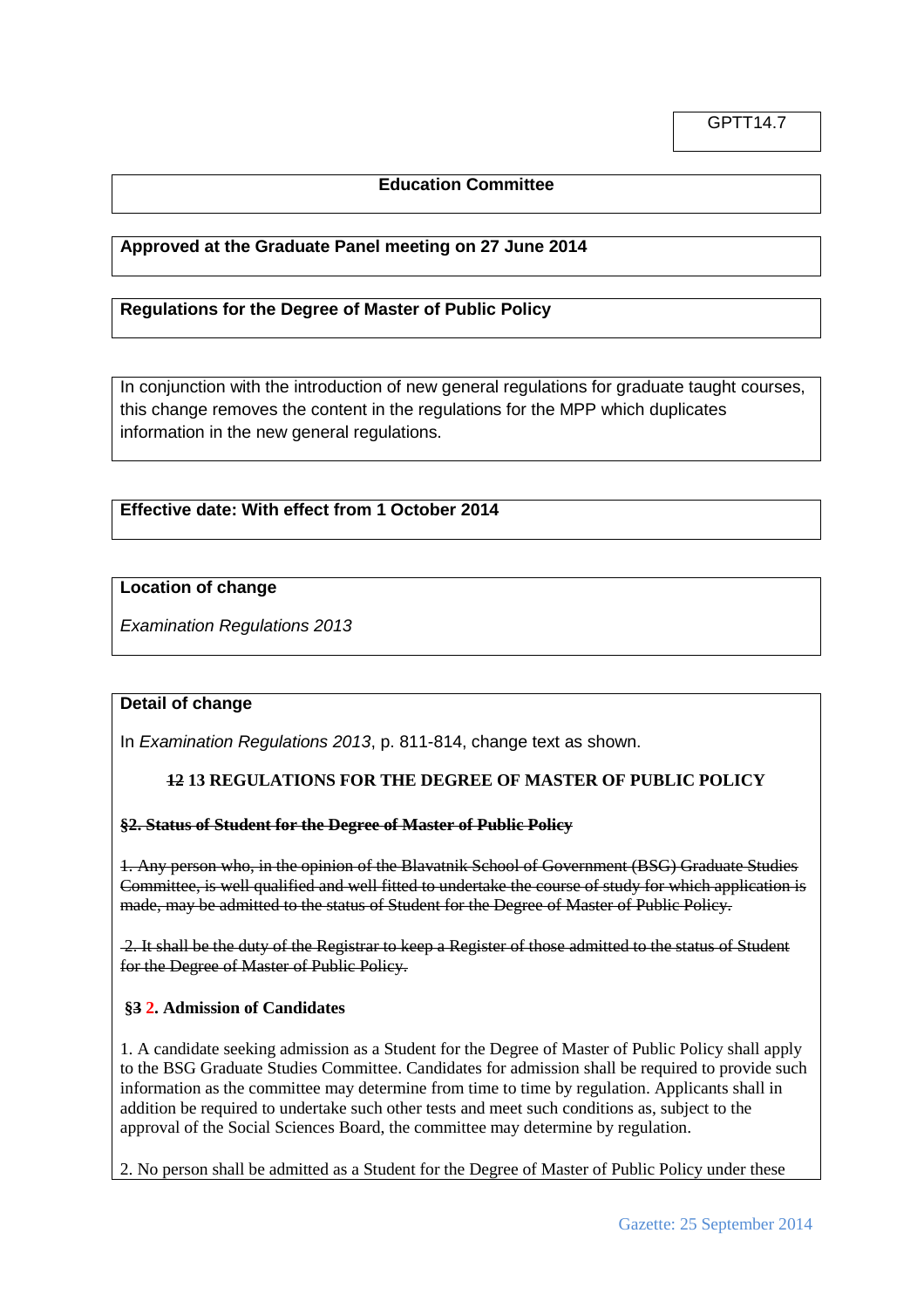provisions unless he or she is also a member of some college, hall, or other approved society, and unless the application for admission as a Student for the Degree of Master of Public Policy has the approval of that society. The Academic Director shall forward the application to the candidate's society or to the society to which the candidate wishes to apply for membership, as appropriate; and admission by the committee shall be conditional upon admission by an approved society.

3. A student registered for any other higher degree or diploma in the University may apply for transfer to the status of Student for the Degree of Master of Public Policy. The committee shall have power to make such transfer, provided that it is satisfied that the student is well qualified and well fitted to undertake the course of study for which application is made, and that the application has the support of the candidate's society. A candidate who transfers status in this way shall be reckoned as having held the status of Student for the Degree of Master of Public Policy from the time of admission to his or her previous status, unless the committee shall determine otherwise.

## **§4 3. Supervision of Students**

1. Every candidate on admission as a Student for the Degree of Master of Public Policy shall be placed by the BSG Graduate Studies Committee under the supervision of a member of the University or other competent person selected by the committee, and the committee shall have power for sufficient reason to change the supervisor of any student or to arrange for joint supervision by more than one supervisor, if it deems necessary.

2. It shall be the duty of the supervisor of a student entered upon a course of study to direct and superintend the work of the student, to meet the student regularly, and to undertake such duties as shall be from time to time set out in the Divisional Board's memorandum of guidance for students and supervisors.

3. The supervisor shall submit a report on the progress of a student to the committee three times a year, and at any other time when the committee so requests or the supervisor deems expedient. The supervisor shall communicate the contents of the report to the student on each occasion that a report is made, so that the student is aware of the supervisor's assessment of his or her work during the period in question. In addition, the supervisor shall inform the committee at once if he or she is of the opinion that the student is unlikely to reach the standard required for the Degree of Master of Public Policy.

4. It shall be the duty of every Student for the Degree of Master of Public Policy to undertake such guided work and to attend such seminars and lectures as his or her supervisor requests; to attend such meetings with his or her supervisor as the supervisor reasonably arranges; and to fulfil any other requirements of the Divisional Board as set out in its memorandum of guidance for students and supervisors.

## **§5 4. Residence and other Requirements**

1. No full-time Student for the Degree of Master of Public Policy shall be granted leave to supplicate unless, after admission, he or she has kept statutory residence and pursued his or her course of study at Oxford for at least thirty-two weeks.

2. No full-time Student for the Degree of Master of Public Policy shall retain that status for more than six terms in all.

3. A Student for the Degree of Master of Public Policy shall cease to hold that status if:

(a) he or she shall have been refused permission to supplicate for the Degree of Master of Public